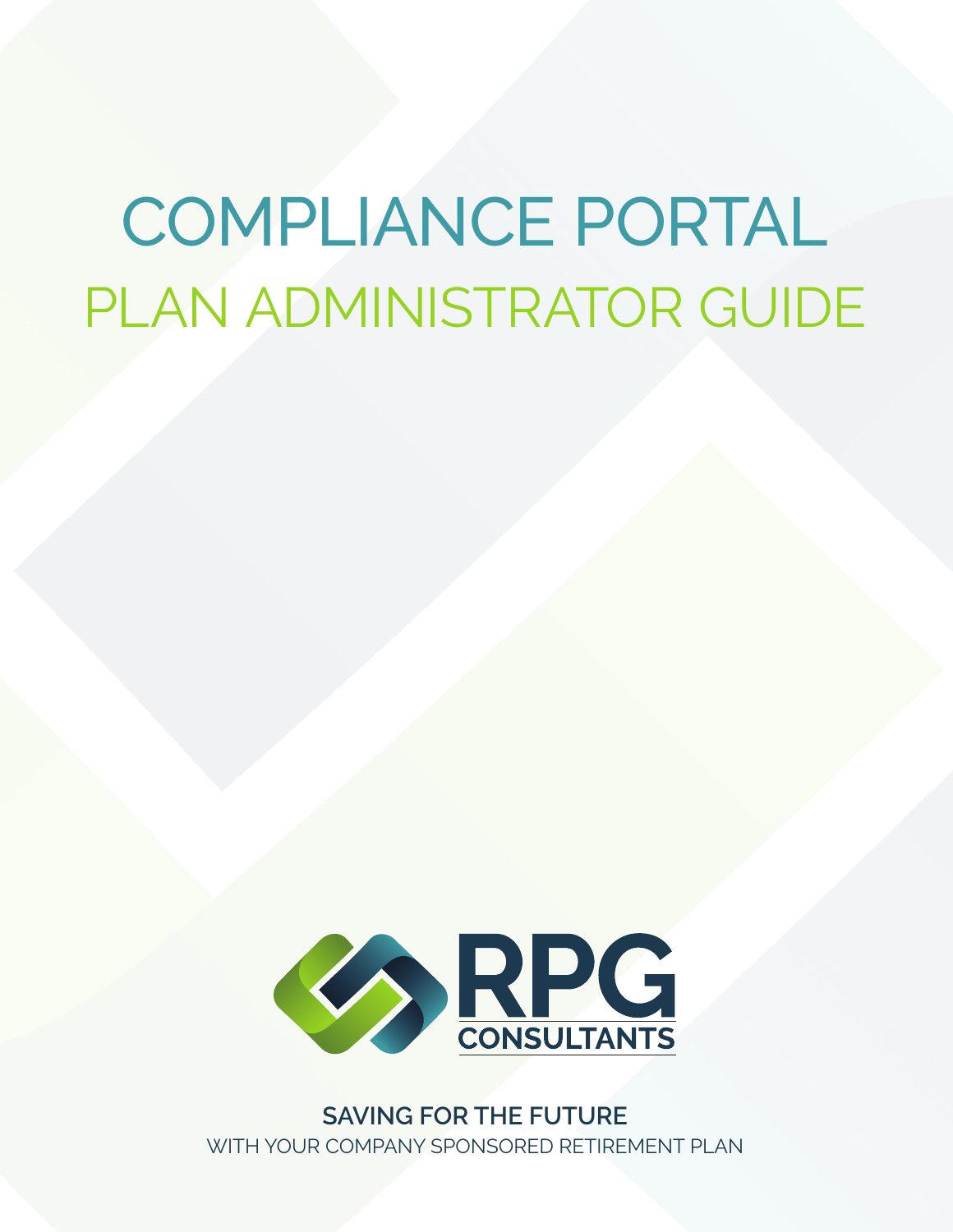

## **TABLE OF CONTENTS**

#### ACCESSING THE PORTAL **Page 1-3**

How do I access the portal? How do I log into the portal? How do I reset my password? How do I change my password? How do I change my challenge questions? How do I find help on the portal?

#### **NAVIGATING THE PORTAL Page 4-6**

Annual Questionnaire Census Worksheet Census Worksheet Definitions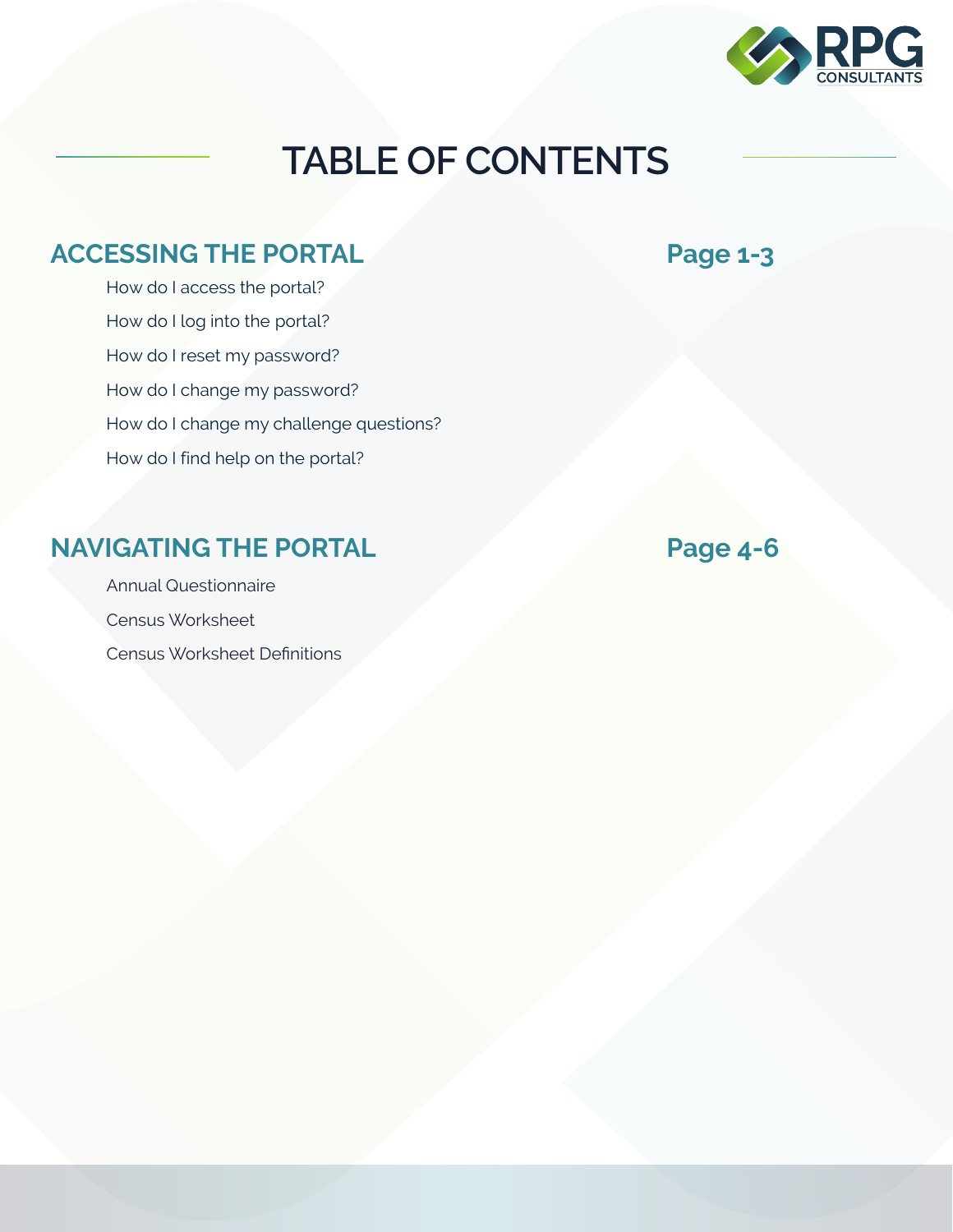

### **ACCESSING THE PORTAL**

#### **HOW DO I ACCESS THE PORTAL?**

Go to https://portal.rpgconsultants.com/

You can also access the portal through the RPG Consultants homepage by clicking logins -> RPG Compliance Portal (upper-right corner)



#### **HOW DO I LOG IN TO THE PORTAL?**

You will need your login name and password to log in. This will be provided to you by RPG Consultants.

| Enter Login Information                 |  |  |  |
|-----------------------------------------|--|--|--|
| Please log in                           |  |  |  |
| Login Name:<br>Password:                |  |  |  |
| Save password                           |  |  |  |
| $\Rightarrow$ Log In<br>Forgot password |  |  |  |
|                                         |  |  |  |

If you check 'Save Password', your password will be stored in your browser for the next time you log in. The browser will not store this password securely, so this option is not recommended on public or shared computers.

#### **HOW DO I RESET MY PASSWORD?**

If you have logged in once before and have forgotten your password, you can reset your password by clicking the 'Forgot Password' link at the bottom of the login form.

You will then be prompted to enter your account info and answer the security questions you setup.

If you have not setup your security questions or have forgotten your answers, you will need to contact your plan administrator to reset your password.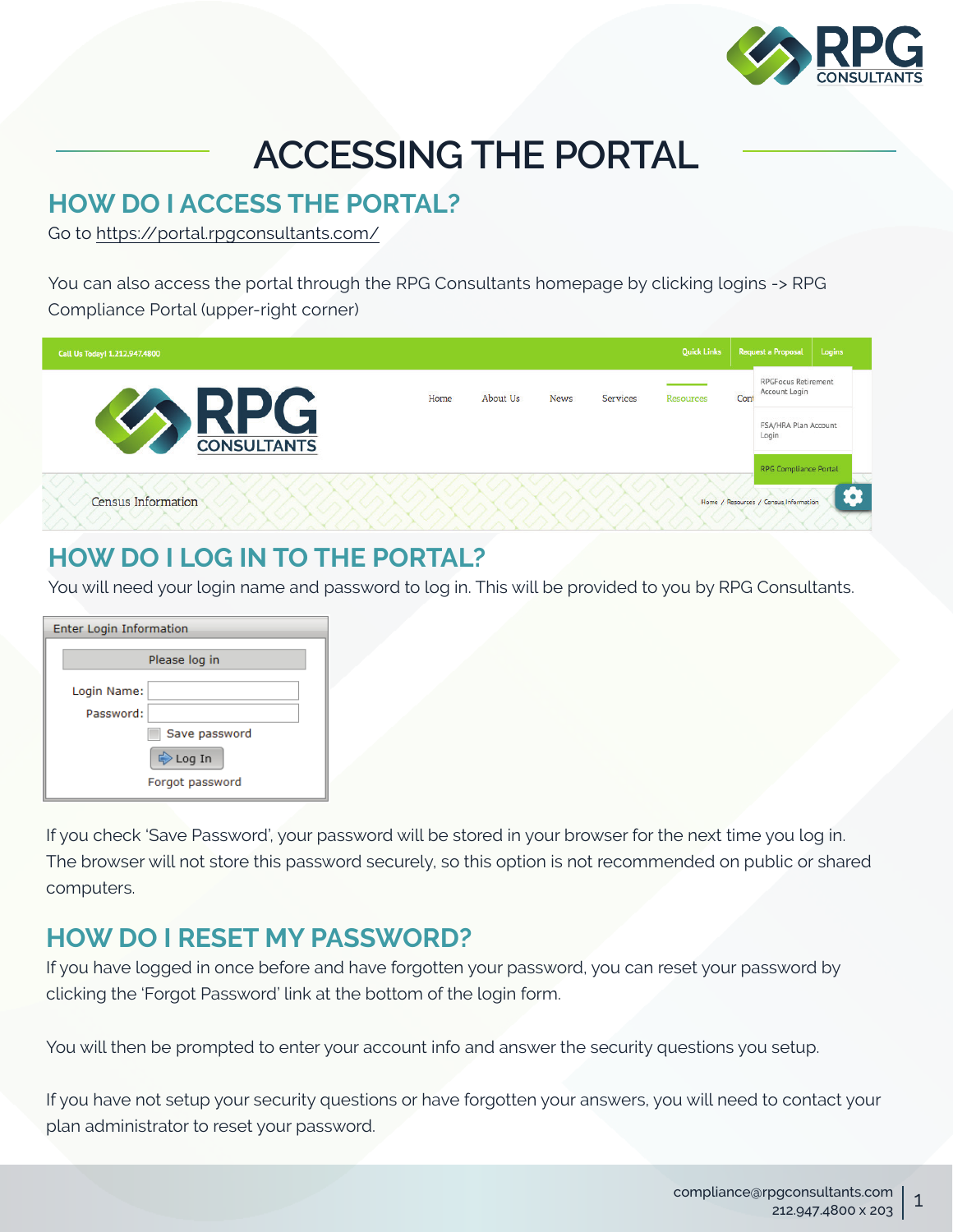

## **ACCESSING THE PORTAL**

#### **HOW DO I CHANGE MY PASSWORD?**

1. To change your password, go to the profile page by clicking the down arrow next to the username button and clicking 'Profile' in the popup menu.

| My User |  |  |
|---------|--|--|
| Profile |  |  |

2. Next, enter a new password in the 'Set Password' box and click the 'Save Changes' button in that box to save.

| Password must be at least 6 characters long, must contain both letters and numbers, and only letters and numbers. |  |  |  |  |
|-------------------------------------------------------------------------------------------------------------------|--|--|--|--|
| Enter new password:                                                                                               |  |  |  |  |
| Enter new password again:                                                                                         |  |  |  |  |
|                                                                                                                   |  |  |  |  |

#### **HOW DO I CHANGE MY CHALLENGE QUESTIONS?**

1. To change your password, go to the profile page by clicking the down arrow next to the username button and clicking 'Profile' in the popup menu.

| Jser           |  |
|----------------|--|
| <b>Profile</b> |  |

2. Next, select or enter your challenge questions and enter your responses in the 'Select Challenge Questions / Responses' box. You can type your own challenge questions into this box, but you must three unique challenge questions with answers. Click the 'Save Changes' button in that box to save your changes.

| Select Challenge Questions / Responses  |                          |                |              |
|-----------------------------------------|--------------------------|----------------|--------------|
| What was the name of your first friend? | $\overline{\phantom{a}}$ | <b>XXXXXX</b>  |              |
| What was the make of your first car?    | $\overline{\phantom{a}}$ | <b>XXXXXXX</b> |              |
| What is your mother's middle name?      | $\mathbf{v}$             | <b>XXXXXXX</b> |              |
|                                         |                          |                |              |
|                                         |                          |                | Save Changes |
|                                         |                          |                |              |

Save C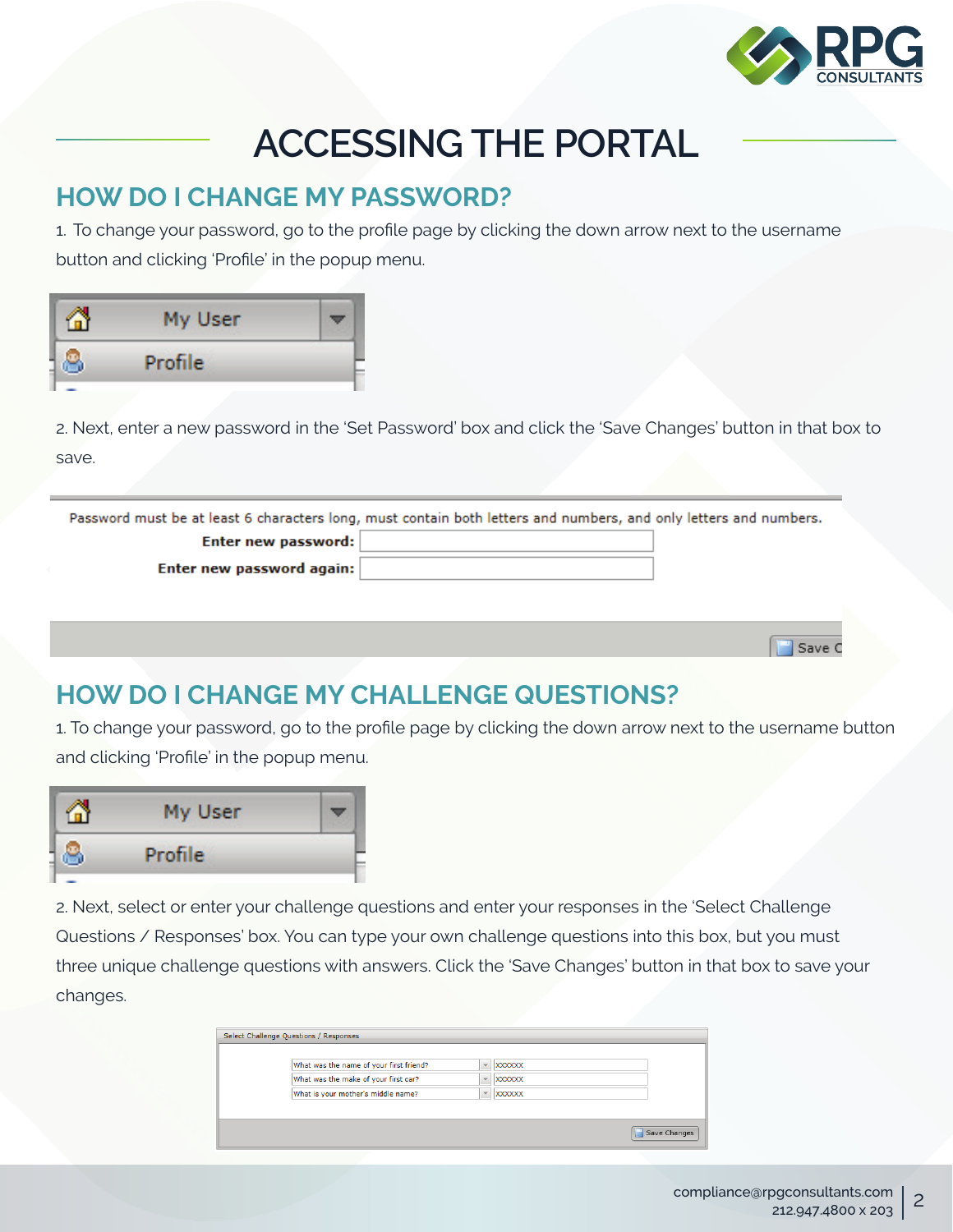

## **ACCESSING THE PORTAL**

#### **HOW DO I FIND HELP ON THE PORTAL?**

1**.** You can get to the help page after logging in by clicking the down arrow next to the username button and clicking 'Help' in the popup menu.

| My User |  |
|---------|--|
| Profile |  |
| Help    |  |

2. In the help window, you can search for the answer to your question by typing it into the dropdown box at the top of the page. This will list all questions with the word or phrase you typed.

| Find Question: 5500 | $\overline{\mathbf{v}}$                             |  |
|---------------------|-----------------------------------------------------|--|
|                     | How Do I View the 5500 / SAR / AFN for My Plan?     |  |
|                     | How Do I Download the 5500 / SAR / AFN for My Plan? |  |
|                     | How Do I Complete the 5500?                         |  |
|                     | How Do I Add Attachments to the 5500?               |  |
|                     | How Do I Sign the 5500?                             |  |
|                     | How Do I Check the Status of the 5500?              |  |

3. Click on the question you are looking for to be taken to that question in the list.

4. You can also see a printable version of this list by clicking the 'Print' button in the upper right corner.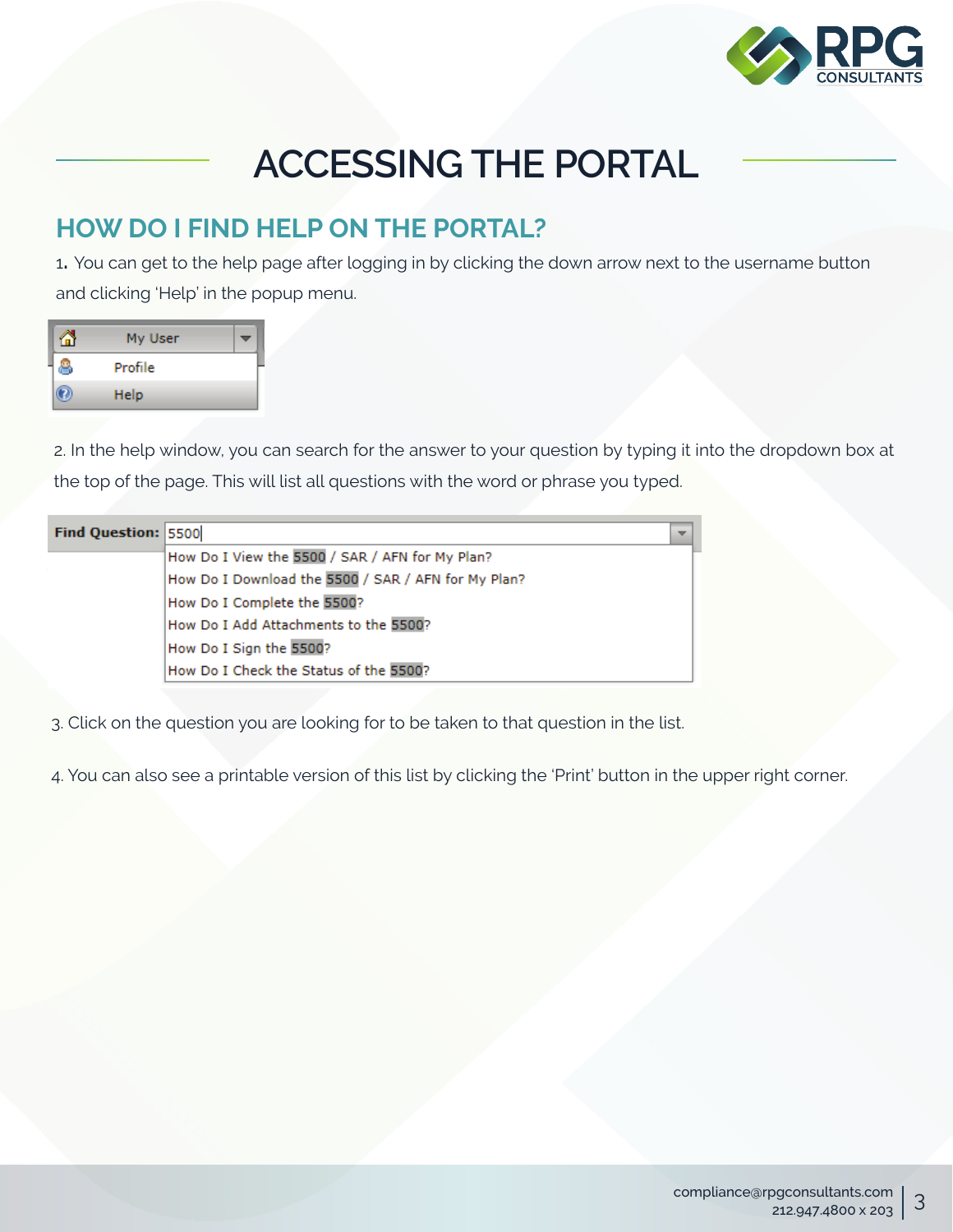

## **NAVIGATING THE PORTAL**

#### **ANNUAL QUESTIONNAIRE**

If you are submitting year-end information, please complete the 'Annual Questionnaire' online. Click the 'Online Annual Questionnaire' button in the left menu or under the to-do list. For any other special projects, the questionnaire is NOT required.

#### **CENSUS WORKSHEET**

You have the option to EITHER download a census file as a .csv to update and then upload again OR you can update a live census file within the portal. **You do not need to do both.**



**Edit Census Worksheet** 

**OPTION 1: TO UPDATE LIVE CENSUS WORKSHEET** - You will see a list of all employees that were included in the census last year. Their DOHs will have been cleared – and that is OK. **You are ONLY to do the following:**

#### 1. **For any employees who earned wages in the referenced year:**

**a.** Enter hours, salary, deferral and other pertinent information

**b.** Add dates of termination (DOT)

**c.** You do NOT need to add a date of hire (DOH) UNLESS this is someone that was previously terminated and rehired in the current year

2. **For any new hires in the current year**, add all applicable information INCLUDING DOB and DOH

3. **If an employee on the list did not work for your firm in the referenced year,** please remove them from the listing

4. **If a former employee is not on this list but was previously reported to us and is rehired in the referenced year,** enter the data including the DOB. The DOH should be the rehire date

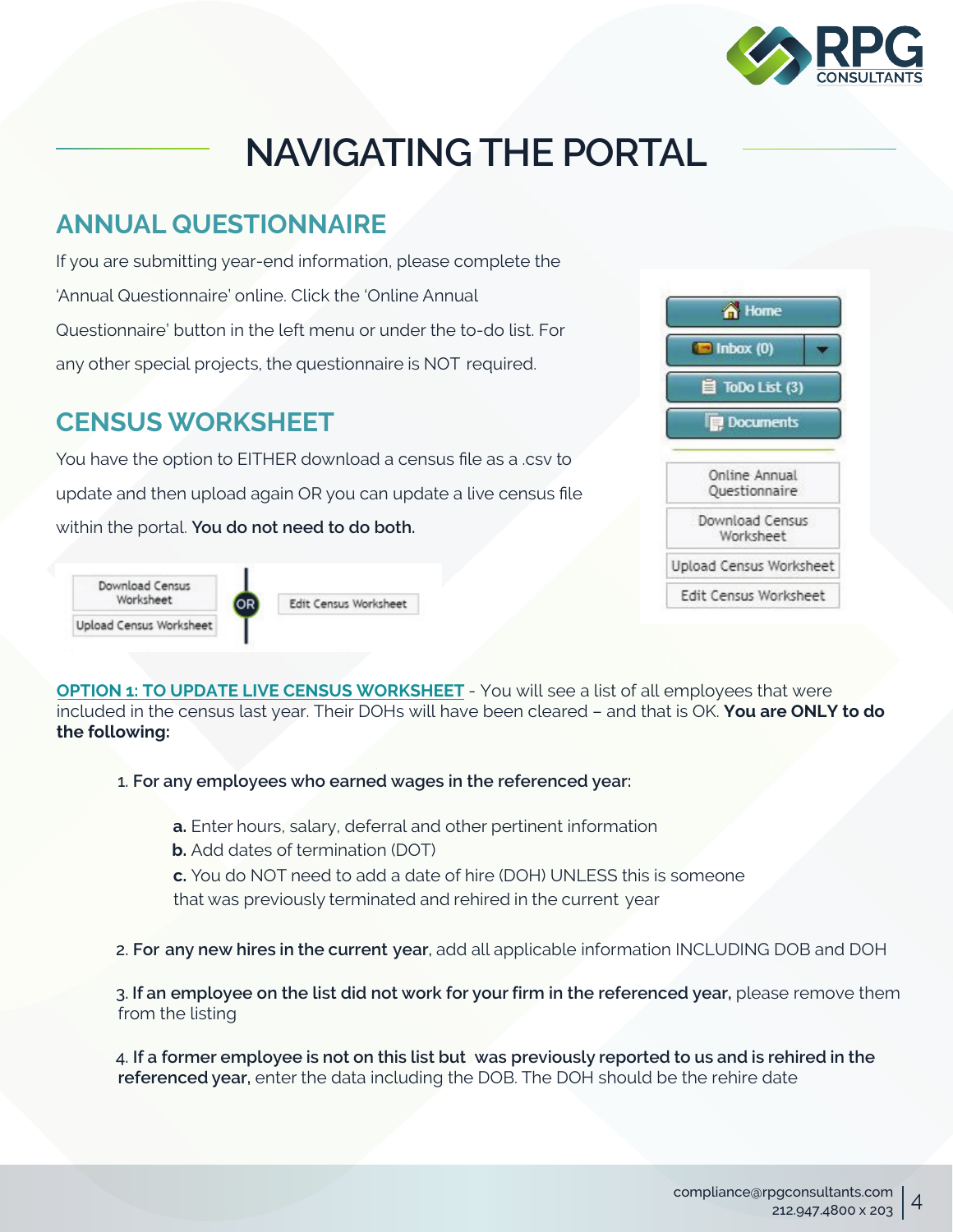

**OPTION 2: TO DOWNLOAD CENSUS FILE AS .CSV** - You will see a list of all employees that were included in the census last year. Their DOHs will have been cleared – and that is OK. **You are ONLY to do the following:**

#### 1. **For any employees who earned wages in the referenced year:**

- **a.** Enter hours, salary, deferral and other pertinent information
- **b.** Add dates of termination (DOT)
- **c.** You do NOT need to add a date of hire (DOH) UNLESS this is someone

that was previously terminated and rehired in the current year

2. **For any new hires in the current year**, add all applicable information INCLUDING DOB and DOH.

3. **If an employee on the list did not work for your firm in the referenced year,** please remove them from the listing

4. **If a former employee is not on this list but was previously reported to us and is rehired in the referenced year,** enter the data including the DOB. The DOH should be the rehire date

5. **Social security number formatting:** It is crucial that you have the social security number column formatted correctly prior to uploading it to ensure that the numbers are not inadvertently changed if there are lead zeros. To avoid any upload/processing errors, you MUST format the 'Social Security Number' column of the census worksheet to be 'Special' ---> 'Social Security Number' as shown in the screen shot below.

| Number                                                                                                                        | Alignment | Font                        | Border                                                                 | Fill | Protection |                          |
|-------------------------------------------------------------------------------------------------------------------------------|-----------|-----------------------------|------------------------------------------------------------------------|------|------------|--------------------------|
| Category:<br>General<br>×<br>Number<br>Currency<br>Accounting<br>Date<br>Time<br>Percentage<br>Fraction<br>Scientific<br>Text |           | Sample<br>Type:<br>Zip Code | $Zip Code + 4$<br><b>Phone Number</b><br><b>Social Security Number</b> |      |            |                          |
| Special<br>Custom                                                                                                             |           |                             | Locale (location):                                                     |      |            | $\overline{\phantom{a}}$ |
|                                                                                                                               |           |                             | English (U.S.)                                                         |      |            | $\overline{\phantom{a}}$ |
| Special formats are useful for tracking list and database values.                                                             |           |                             |                                                                        |      |            |                          |

#### **SAVING THE FILE**

**This file must remain in the same format for uploading to our systems.** Please do NOT remove any rows above (and including) the header row. Add new employees as additional rows under the last employee. Please do not add/remove any columns. And please keep the file extension as a .csv (do NOT change to .xls).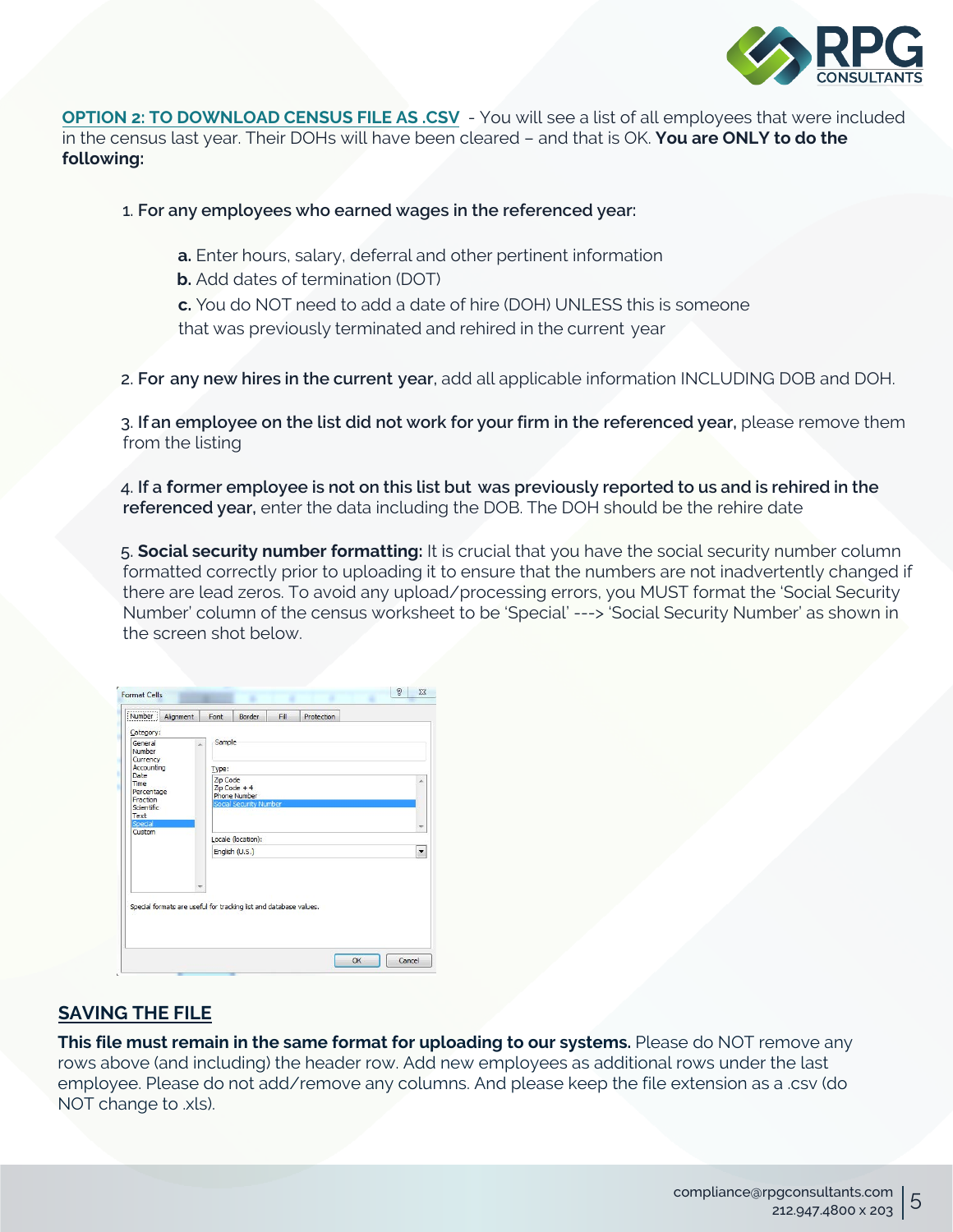

## **NAVIGATING THE PORTAL**

#### **CENSUS COLUMN DEFINITIONS**

| Column                     | Description                                                                                                              |
|----------------------------|--------------------------------------------------------------------------------------------------------------------------|
| <b>SSN</b>                 | Social Security Number (use the Format Cells option in Excel to set this column as Special -> Social<br>Security Number) |
| Last                       | Last Name                                                                                                                |
| First                      | <b>First Name</b>                                                                                                        |
| % Owner                    | Employee's Ownership Percentage                                                                                          |
| <b>Relationship Status</b> | Principle or Relationship to owner/principle (i.e spouse, child, parent, grandchild)                                     |
| Officer                    | Is employee an officer (Yes/No)? Officer = Administrative Executive (i.e. Pres., VP, Secretary, CEO,<br>COO, etc.)       |
| <b>DOB</b>                 | Date of Birth                                                                                                            |
| <b>DOH</b>                 | Date of Hire (ONLY for new employees - leave blank for existing employees)                                               |
| <b>DOT</b>                 | Date of Termination                                                                                                      |
| Hours                      | Hours of Service in This Plan Year                                                                                       |
| Class                      | Employee Class (use self-employed if you are an owner of a sole-prop or a partner in partnership)                        |
| Compensation               | Compensation BEFORE any Pre-Tax deductions (W2, K1 and/or schedule C)                                                    |
| <b>Deferrals</b>           | Total Amount of Employee's 401(k) Contributions (including catchup, if applicable)                                       |
| Roth                       | Roth Contribution                                                                                                        |
| Match                      | Matching Contribution (ONLY if deposited during the year)                                                                |
| <b>SH Match</b>            | Safe-Harbor Matching contribution (ONLY if deposited during the year)                                                    |
| <b>SH Non-Elective</b>     | Safe-Harbor Non-Elective contribution (ONLY if deposited during the year)                                                |
| <b>Profit Sharing</b>      | Profit Sharing Contribution (ONLY if deposited during the year)                                                          |